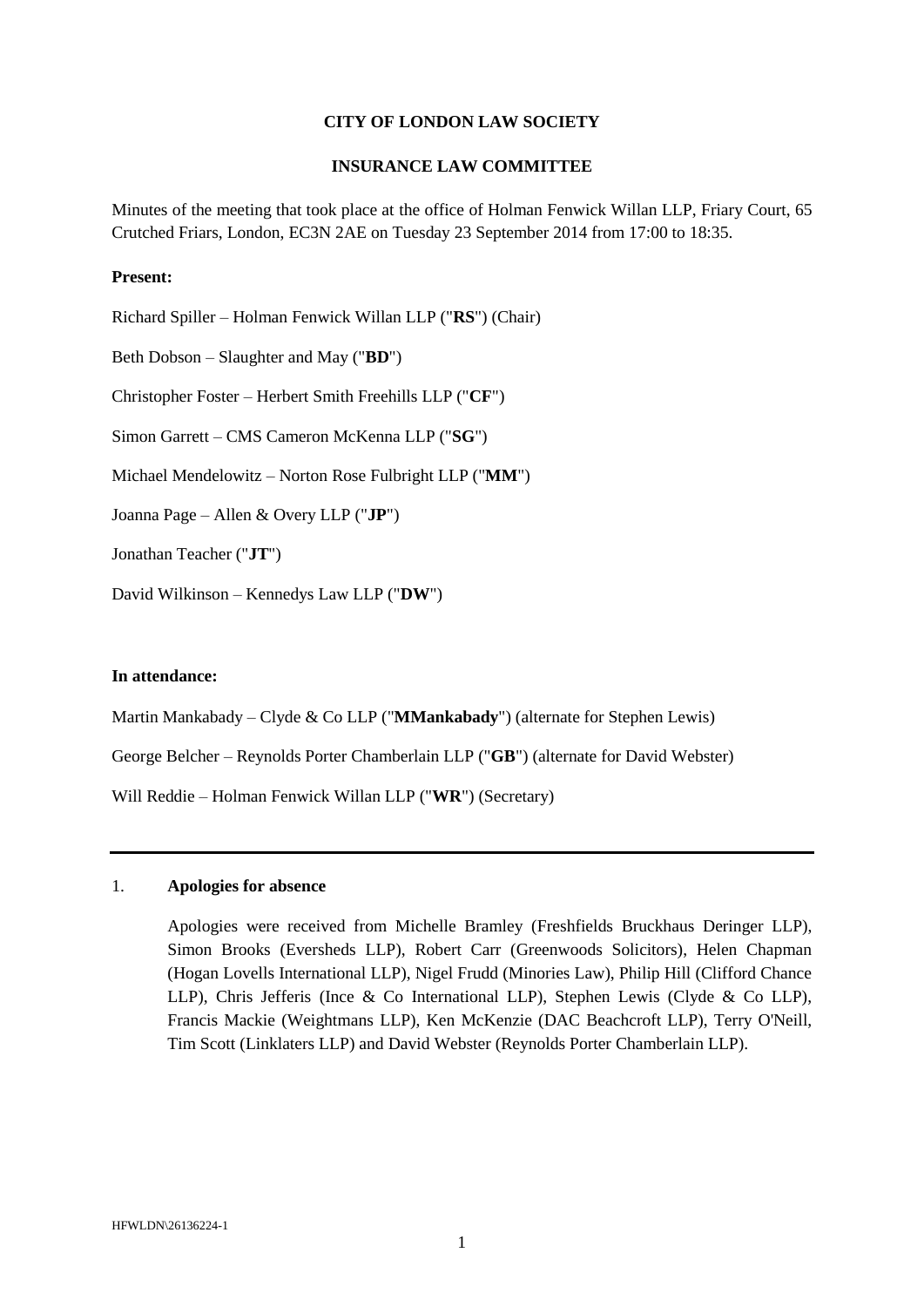## 2. **Continuing discussion topics**

## (a) Update on Insurance Bill (RS)

- 2.1 RS stated that the Insurance Contracts Bill (as it had previously been titled) had been renamed the "Insurance Bill" when it was introduced to Parliament. He considered that this was because the Bill now included an amendment to the Third Parties (Rights against Insurers) Act 2010.
- 2.2 RS explained that the Bill was basically same as the draft Bill that had previously been made available by the Law Commissions, but for a few key changes:
	- (a) clause 11 on terms relevant to particular types of loss had been removed. RS stated that there was some opposition to this clause, meaning that there was no longer a consensus on its inclusion in the Bill;
	- (b) clause 6(3)(b) regarding the deemed knowledge of an individual acting as agent of the insurer had been deleted, so the common law position would continue to stand; and
	- (c) clause 14 on damages for late payment had been removed. RS believed that two industry bodies had lobbied for the removal of this clause. MM confirmed that the industry had pushed back strongly on this clause. BD believed that the Law Commissions would consider reinstating this clause. RS agreed, and said that other provisions that had been deleted or excluded from the Bill might be reinstated during the Parliamentary process.
- 2.3 BD stated that the Law Commissions had said that there would be a consultation on what constituted an "insurable interest" and that they might also consult on a reform of the requirement for a marine policy to be in writing.
- 2.4 CF asked whether the Bill covered reinsurance. RS said that this was a good question and referred to a note drafted by TO which had been sent to the Law Commissioner, David Hertzell ("**DH**"), and which set out several reasons why the Bill did not appear to apply to reinsurance. 1 In his response to TO's note, DH had referred to a case (quoted in *The Law of Reinsurance*, P.T. O'Neill and J.W. Woloniecki, (3rd Edition, 2012)) which stated that the term "insurance" included reinsurance.
- 2.5 MM considered that the application of the Bill to reinsurance might be best dealt with by the courts, and believed that a reinsurer might argue that the Insurance Bill (once enacted) did not apply to it. In addition, CF, BD and MM were aware of a Treaty stating that "insurance" did not include reinsurance.
- 2.6 RS considered that the Committee now had a watching brief on the Bill.

<sup>-</sup><sup>1</sup> This note was incorporated into the Committee's response to the consultation on the draft Bill. The Committee's response was recirculated to the Committee on 26 September 2014.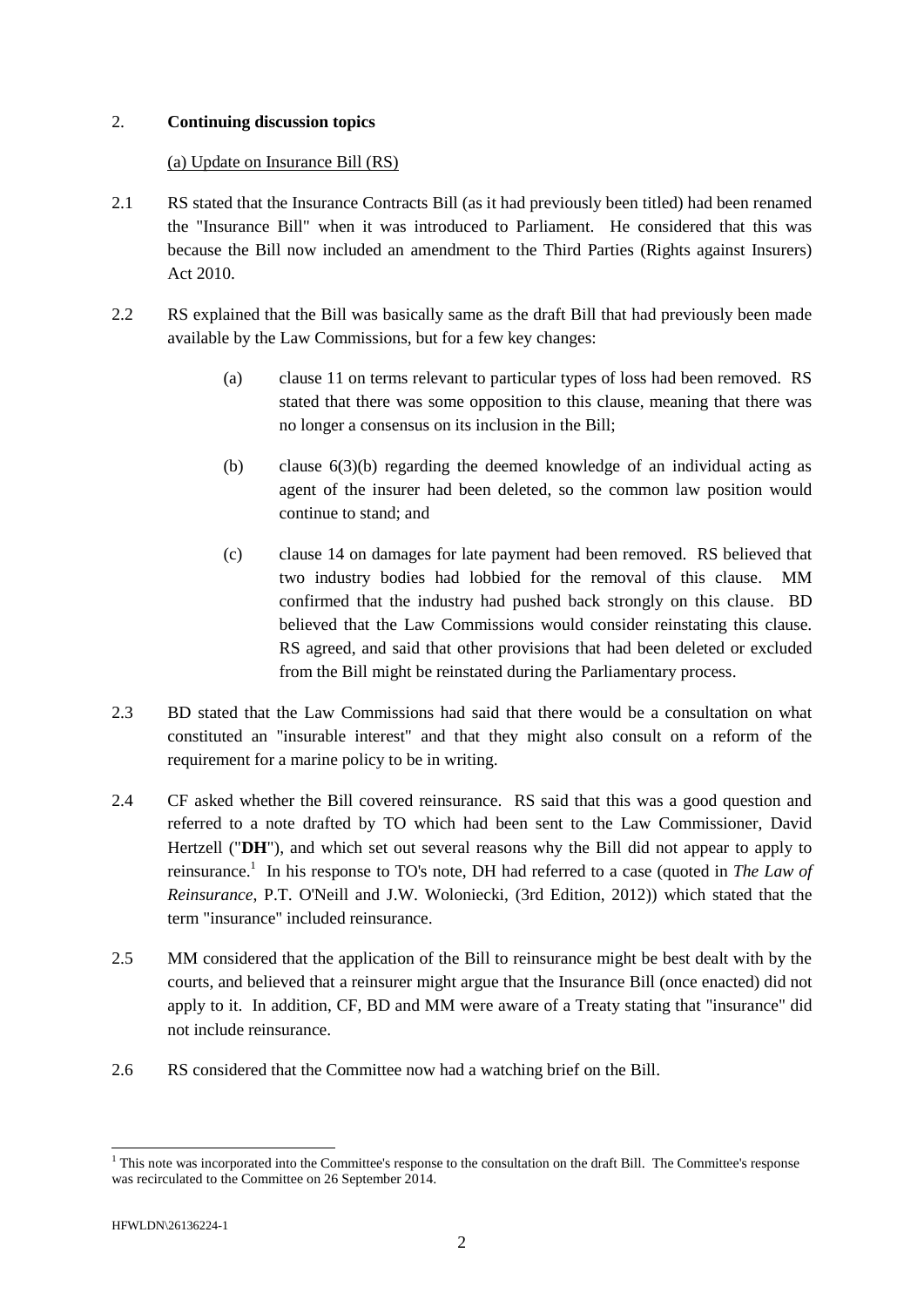## (b) Update on European Insurance Contract Law reform (JP)

- 2.7 JP stated that there was nothing concrete to report. She said that the Expert Group had completed its deliberations in January and its report had been finalised in February, and was now available online on: [http://europa.eu/rapid/press-release\\_IP-14-194\\_en.htm](http://europa.eu/rapid/press-release_IP-14-194_en.htm)
- 2.8 JP informed the Committee that the Expert Group would technically remain intact until Spring 2015. She believed that the Commission would proceed with its plans to introduce a common insurance contract law, although it might be introduced as an optional system that would run in parallel to the laws of member states.
- 2.9 JP stated that she had been asked to attend an ERA debate in Trier on 13 October on the pros and cons of a common insurance contract law. JP agreed to provide an update at the Committee's meeting in December.

# (c) Update on the PRA's Solvency II consultations (WR)

- 2.10 WR explained that he was currently on secondment to the PRA's Insurance Legal department and was working on the rules that would implement Solvency II.
- 2.11 WR stated that the PRA's most recent consultation on the transposition of Solvency II (informally known as "CP3" as it was the third consultation on transposition) contained the main set of rules which would implement Solvency II in the UK. WR explained that the consultation paper contained 20 draft instruments (including the Glossary), some of which were new and some of which had been in the first consultation on transposition.
- 2.12 WR explained that a fourth consultation on transposition was due to be issued at the end of October. This consultation would build on the second consultation and would propose consequential changes to the PRA's existing rules.
- 2.13 WR agreed to provide an update on the consultations at the Committee's meeting in December.
- 2.14 GB noted an issue arising out of the PRA's draft rules. He explained that the draft Solvency II Directive set out different tiers of regulatory capital for insurance companies and that, in order for ordinary shares to be counted as Tier 1 capital, a company had to be able (in certain circumstances) to cancel a dividend that had been declared but not yet paid.
- 2.15 GB explained that the PRA's consultation paper stated that, unless the company's articles stated otherwise, a company's dividends should be considered as being cancellable prior to payment. GB considered that this raised questions regarding the nature of conditional dividends and the practical consequences of declaring dividends, which became a debt due to the shareholders once declared. GB stated that the PRA had suggested that companies changed their Articles to provide for conditional dividends.
- 2.16 JT stated that, in practice, the period between declaration and payment could be shortened in order to avoid the uncertainty of whether the dividend would be cancelled in the, for example, weeks or months before it was paid. MM wondered whether shareholders would say that, if a company's articles did not provide for conditional dividends (or prohibit them), that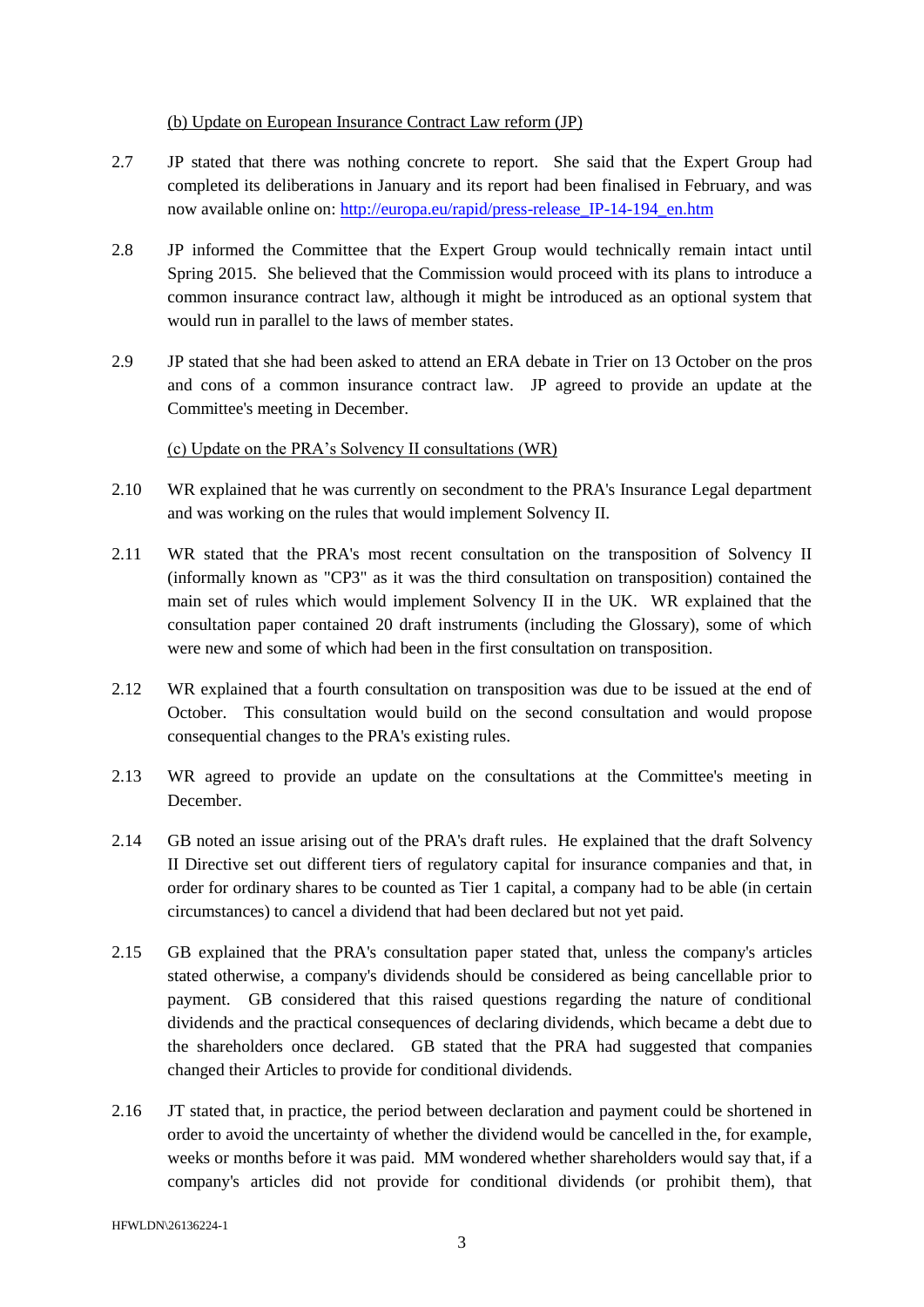conditional dividends were prohibited. GB considered that companies could avoid this problem by changing their articles to permit conditional dividends.

- 2.17 BD believed that the European Commission could challenge the PRA's implementation of EU law but was unsure that conditional dividends would breach company law. BD believed that the CLLS Company Law Committee may be better placed to consider the issue and, if appropriate, submit a response to the PRA's consultation.
- 2.18 GB agreed to prepare a note summarising the issue which could be passed on to the CLLS Company Law Committee.

#### 3. **New issues for discussion**

The Committee did not raise any new issues for discussion at the meeting. However, several issues were identified for discussion at December's meeting during the course of the meeting.

#### 4. **Monitoring of sector developments**

#### 4(a) The FCA's thematic review of PPI mis-sales

- 4.1 RS stated that Nigel Frudd had offered to present on this issue at the Committee's meeting in December.
- 4.2 By way of background, RS stated that the sums involved in PPI mis-selling were huge: millions of complaints had been received from consumers, and firms had paid out billions of pounds in compensation.
- 4.3 MMankabady noted that the FCA was due to launch a further consultation relating to insurance add-ons. It was agreed that the Committee should monitor this.

4(b) consultation on proposed changes to the PRA's rules to implement the Solvency II Directive

4.4 This consultation was discussed during WR's update on the PRA's Solvency II consultations (see above).

4(c) European Commission consultation on review of the Insurance Block Exemption Regulation

- 4.5 RS explained that the consultation was seeking views on whether the exemption needed to be renewed. BD stated that the exemption would automatically end on 31 March 2017 unless it was renewed. RS noted that the scope of the exemption had been narrowed each time it had been renewed.
- 4.6 MMankabady stated that he had been coming across a lot of pools. RS considered that some pools were pro-competitive as they allowed smaller players in the market to club together and offer an alternative to the bigger players. He explained that removing the exemption for pools would not outlaw pools, but would instead make them subject to the normal competition rules.